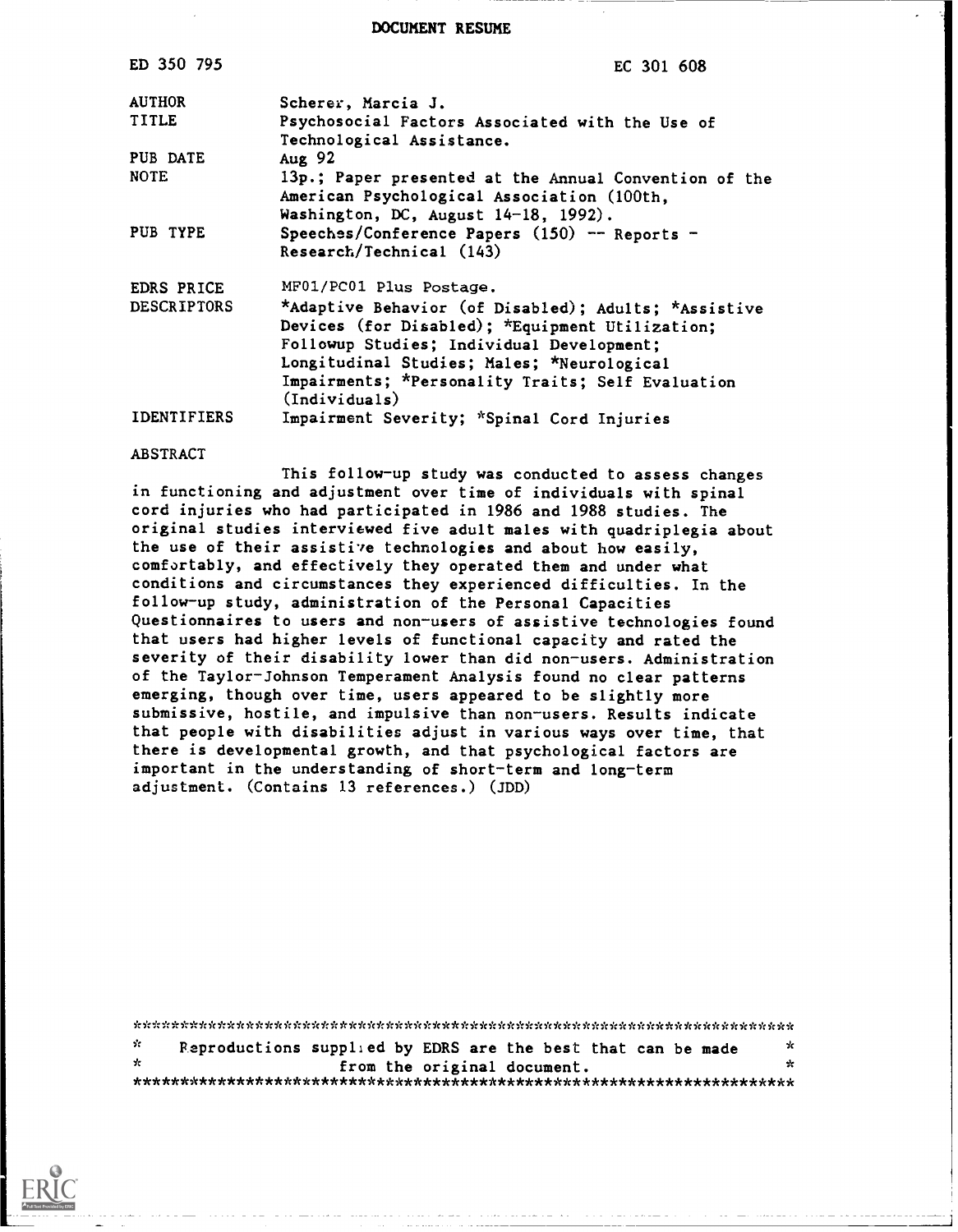# Psychosocial Factors Associated with the Use of

# **Technological Assistance**

Marcia J. Scherer, Ph.D. **Rochester Institute of Technology** 

Rochester, NY 14623

U.S. DEPARTMENT OF EDUCATION<br>Office of Educational Research and Improvement EDUCATIONAL RESOURCES INFORMATION

- This document has been reproduced as<br>received from the person or organization<br>originating it
- E Minor changes have been made to improve<br>reproduction quality

Points of view or opinions stated in this document do not inecessarily represent official<br>ment do not inecessarily represent official<br>OERI position or policy

Paper presented at the 1992 Annual Convention

of the

American Psychological Association

**Washington, DC** 

 $= 20160$ 

 $\boldsymbol{2}$ **BEST COPY AVAILABLE**  "PERMICSION TO REPRODUCE THIS MATERIAL HAS BEEN GRANTED BY

Marcia J. Scherer

**CO THE EDUCATIONAL RESOURCES INFORMATION CENTER (ERIC)."**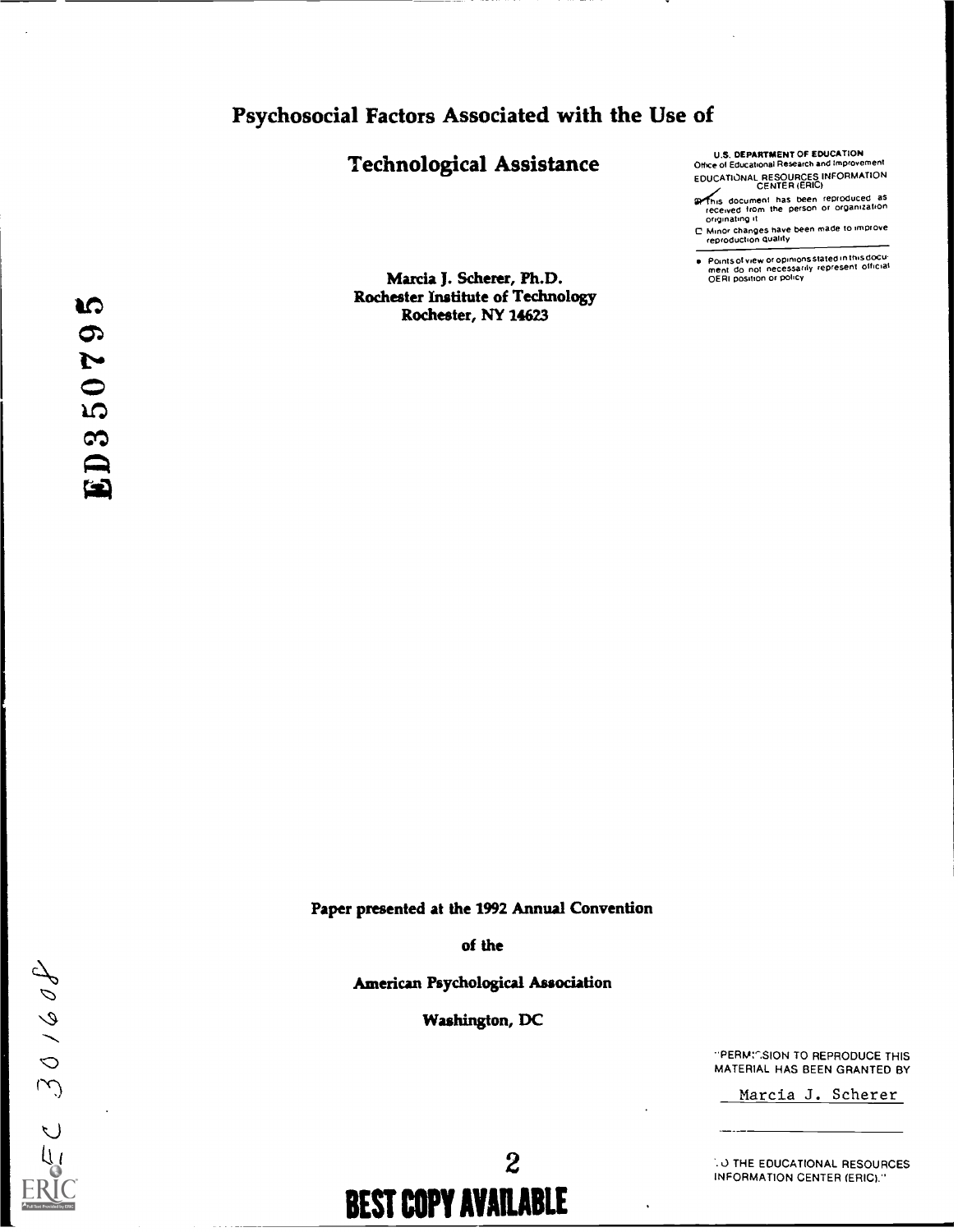# Technological Assistance

#### **Abstract**

Studies were done in 1986 and 1988 that compared assistive technology (AT) users and non-users on their functioning and temperament. A follow-up study was conducted in 2992 with all participants with spinal cord injuries to assess changes in functioning and adjustment over time. The users of ATs consistently display better overall functioning and adjustment.

The goals of such legislation as the Americans with Disabilities Act (A.D.A.) are to open up opportunities to increased numbers of persons with disabilities in the areas of transportation, public accommodations, communication and employment. Such goals have become attainable largely because of technological advances that have made it possible for persons with disabilities to physically overcome limitations in their functioning. Technological assistance for individuals basically falls into the following five broad groups:

1. Assistive technologies (AT) designed to enhance an individual's functioning and independence and independence. Environmental control systems and power wheelchairs are examples of these.

2. Educational technologies (distance learning, videodisc training courses, etc.) that many students encounter today  $-$  regardless of their age.

3. General technologies encountered by everyone during typical day-to-day activities (home appliances, automatic bank tellers, supermarket scanners, etc.).

4. Health technologies which serve to diagnose, monitor and manage physiological functiom, (kidney dialysis machines, pacemakers, respirators, etc.).

5. Worksite Technologies, such as computerized security systems, information systems networks (voice and data), etc. that are becoming increasingly commonplace.

The use of today's technologies ranges from those people who use technologies regularly and with great satisfaction to those who use them infrequently and with reluctance. Other people avoid technologies entirely or may try them only to abandon their use. Just as people's use varies considerably, so does their degree of comfort in use. Since technological assistance was meant to be Scherer, MJ 2

BEST COPY AVAILABLE

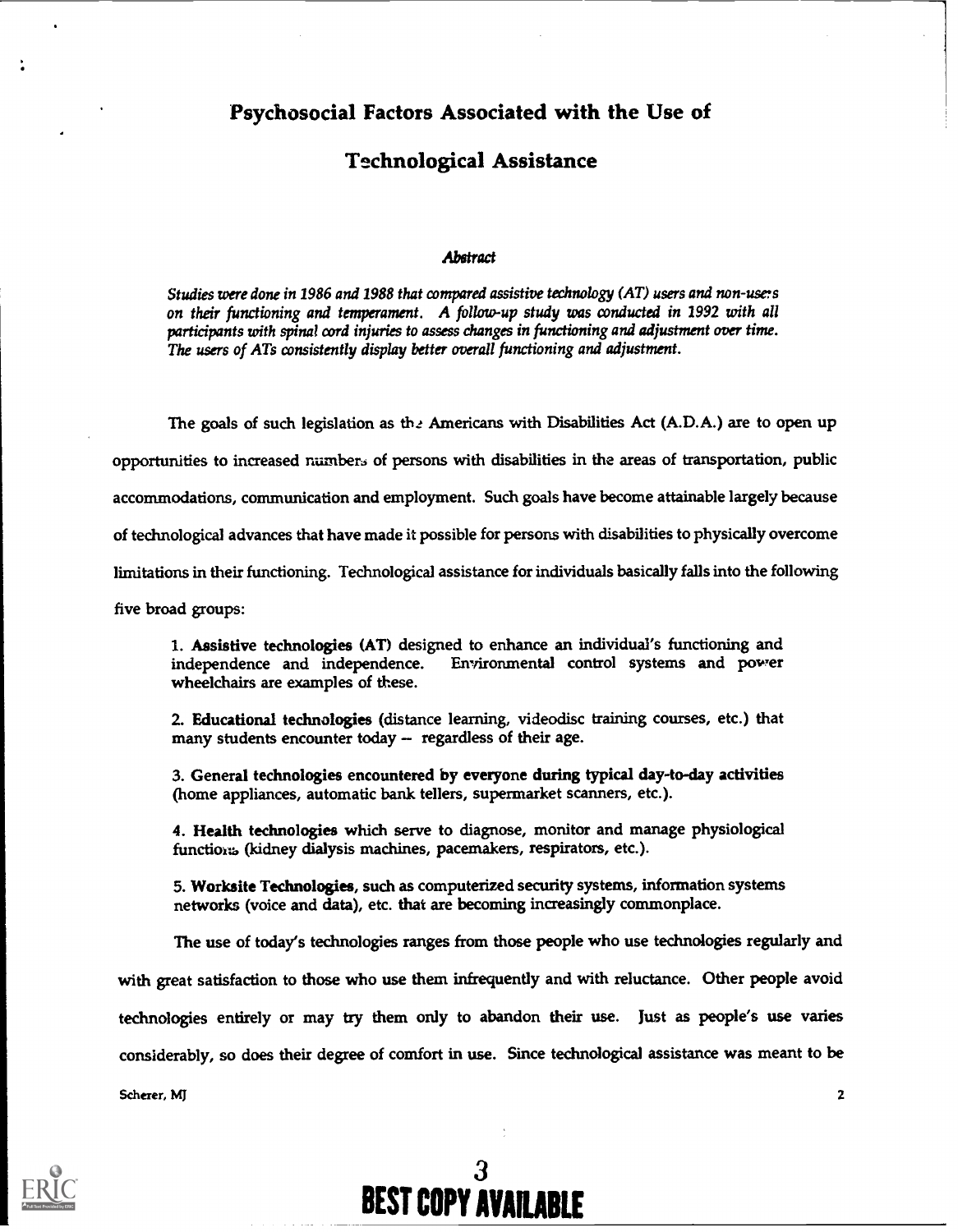helpful, many people have been curious about its non-use or less than optimal use since past experiences with technologies affect a person's predisposition to the use of other technologies in the future.

A few researchers have begun to investigate why technological assistance is avoided or abandoned. Of particular concern is the use of technological assistance by persons with disabilities as the kinds of help they require is increasingly being provided by technologies.

Since 1986, five males with quadriplegia from spinal cord injuries have participated in a longitudinal study exploring their use of assistive technologies. All participants were interviewed about the use of their technologies and how easily, comfortably and effectively they operated them and under what conditions and circumstances they experienced difficulties.

The course of each spinal cord injury is unique. Not only do few similar injuries result in the same losses of motor function and sensation, but individuals react and adju  $\cdot$ t to their injuries in a variety of ways and over varying lengths of time (Krause & Crewe, 1987; Trieschmann, 1938). Accordingly, respondents were asked to complete the Taylor-Johnson Temperament Analysis and the Personal Capacities Questionnaire.

## Background and Purpose

A study exploring assisf ve technology (AT) use was conducted in 1986 and 1988 with five women with severe, four quadrant involvement, cerebral palsy (CP) who ranged in age from 26 to 42 years old and five men with severe, four quadrant involvement, spinal cord injuries (SCI) who ranged in age from 25 to 37 and who were at least four years post injury. All participants had been equipped with one or more ATs and were pre-selected by contact therapists as being either an AT user (2 SCI, 3 CP) or AT non-user (3 SC, 2 C?). Each participant was living independently or with family. As much as possible, the effects of variations in physical involvement, age, and the existence of cognitive impairment were controlled.

The original and follow-up research was designed to provide an in-depth investigation of a small number of subjects who either use or do not use assistive devices rather than a more superficial study

Scherer, MJ

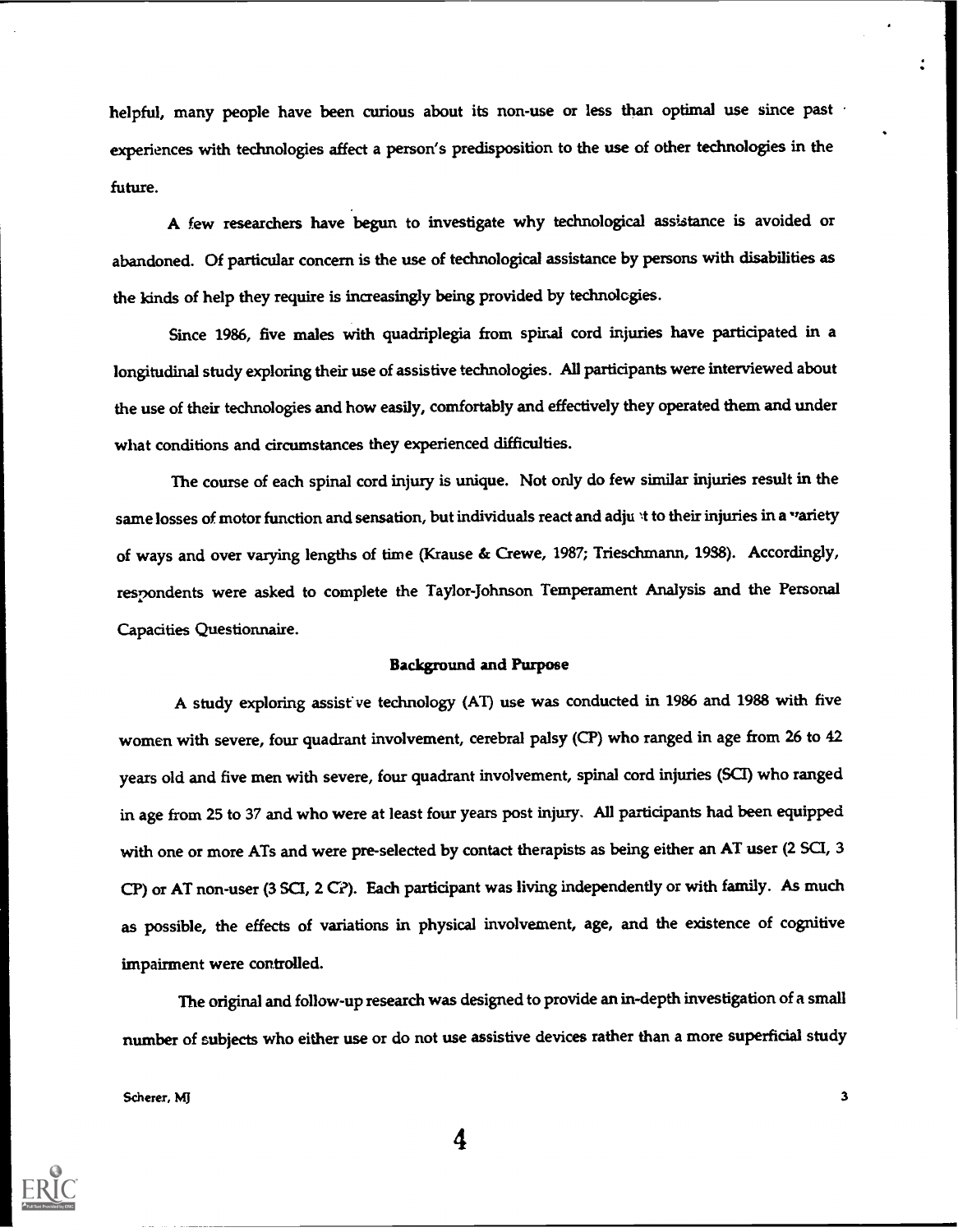of many subjects. The techniques employed were interviewing, observation, and testing of samples of people with spinal cord injuries and cerebral palsy. Since the number of subjects for the research st dy is small, data analyses are descriptive only and focus on the presentation of individual case examples organized into participant types.

The purpose of both follow-up studies was to answer the question: How do AT users and nonusers with spinal cord injuries compare over time in functional capacities and temperament?

#### Method

As with the original research, the general method employed in the follow-up studies was that of a comparative case study where two or more case studies are conducted in order to compare and contrast subjects' comments, scores, traits, or behaviors (Bogdan & Biklen, 1982). This approach is more attentive to the qualitative properties of data than to quantitative properties and is based on the assumption that:

meaning and process are crucial in understanding human behavior, that descriptive  $\Box$ ta is [sic] what is important to collect, and that analysis is best done inductively (Bogdan & Biklen, 1982, p. 55).

In 1992, previously participating individuals with spinal cord injuries were contacted to complete the same instruments as in 1986 and 1988. All participants agreed to participate in the current study. During the interval since the original 1986 study, there were no major changes in respondent living status with the exception of one male AT user who, upon graduation from college, moved from his family's home to live independently in Berkeley, CA.

As noted in Scherer (1988), additional factors influencing AT use could be assessed by, for example, adding persons with recent spinal cord injuries and then observing their developmental changes. Accordingly, two participants were added in 1988: a) HY, a male with a C5, incomplete injury he received at age 25 and who was one year post-injury in 1988, and b) KR, a female with a C4, incomplete injury received when she was 20 years old and who was three years post-injury in 1988. Both used power wheelchairs, personal computers, modified vans, and a variety of low-tech devices.

Scherer, MJ

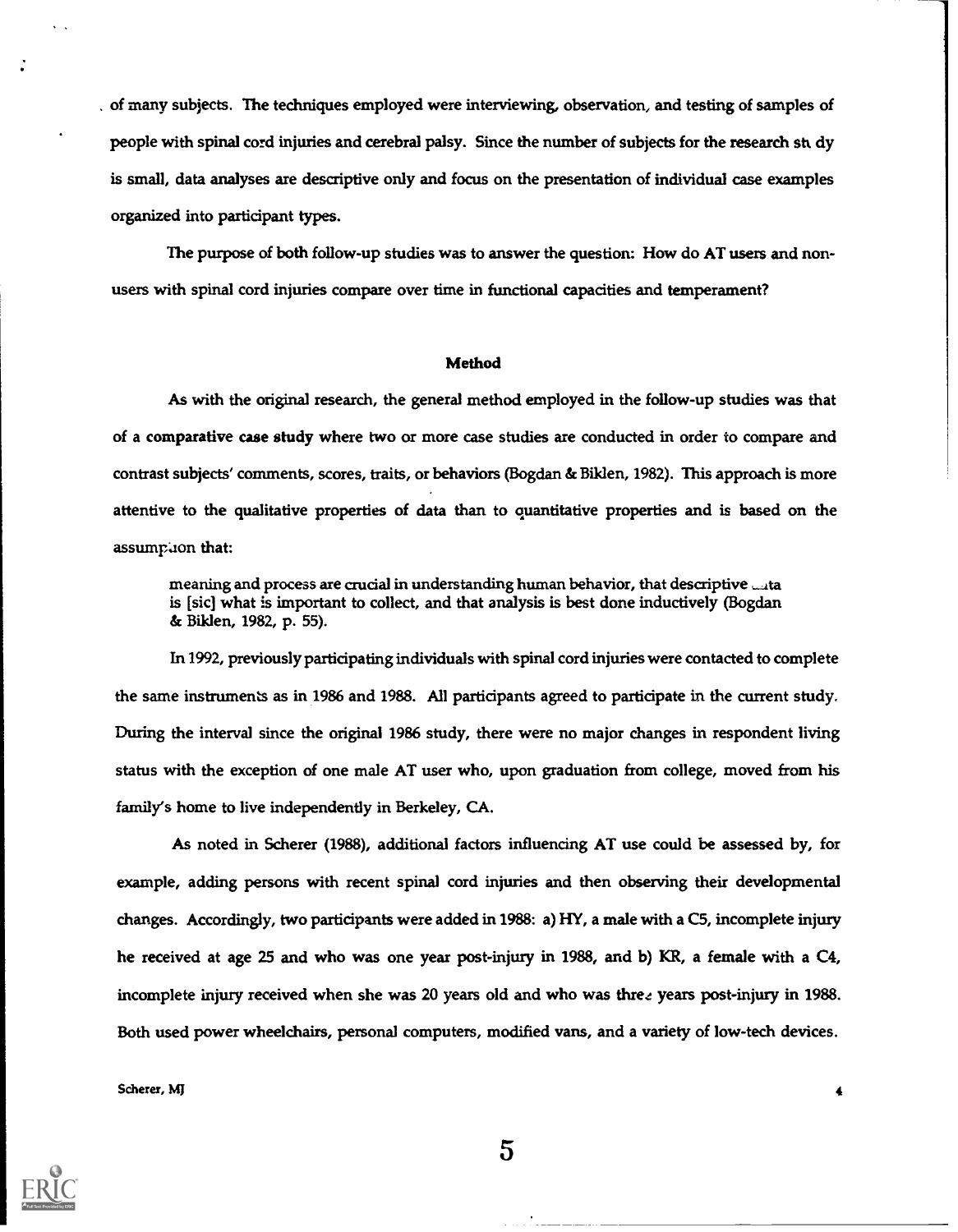## Assessment of personal capacities

Each participant was asked to complete the Personal Capacities Questionnaire (PCQ) (Crewe & Athelstan, 1984), a 30-item measure of six functional areas: Adaptive behavior, vocational qualifications, communication, motor functioning, physical condition, and cognitive functioning. Two additional items assess visual impairment and the need for special job requirements. Respondents evaluate each item on a four-point ordinal scale ranging from "no significant impairment" with a score of 0 to three levels of increasing impairment to a maximum score of 3.

Respondents are also asked to read a list of ten personal strengths and check all which they oelieve apply to them. Finally, repondents are asked to rate their perception of the severity of their disability and their "chances of getting and holding a job" on two Likert scales (7- and 4-point respectively).

A companion instrument, the Functional Assessment Inventory (FAT), is an item-by-item translation of the PCQ into statements completed by a rehabilitation counselor or other treatment specialist familiar with the consumer/subject. The FAI has been used in re\_ earch on vocational rehabilitation success. The inter-rater reliability of FAI scores has been found to be relatively high, with total score reliabilities of .79 and .80 being reported for ratings provided by counselors viewing videotapes of rehabilitation clients. There is some evidence reported in the FAT manual (Crewe & Athelstan, 1984) for both concurrent and predictive validity of total FAT scores. Field testing of the companion PCQ is currently underway.

#### Assessment of temperament

Participants were also asked to complete the Taylor-Johnson Temperament Analysis (T-JTA) (1966-1985), a 180-item inventory that profiles the respondent on nine traits (and their opposites): Nervous/composed, depressive/light-hearted, active-social/quiet, expressive-responsive/inhibited, sympathetic/indifferent, subjective/objective, dominant/submissive, hostile/tolerant, and selfdisciplined/impulsive. Raw scores on the T-JTA are converted to either percentiles or sten scores by

Scherer, MJ 55 Scherer, MJ 55 Scherer, MJ 55 Scherer, MJ 55 Scherer, MJ 55 Scherer, MJ 55 Scherer, MJ 55 Scherer, MJ 55 Scherer, MJ 55 Scherer, MJ 55 Scherer, MJ 55 Scherer, MJ 55 Scherer, MJ 55 Scherer, MJ 55 Scherer, MJ

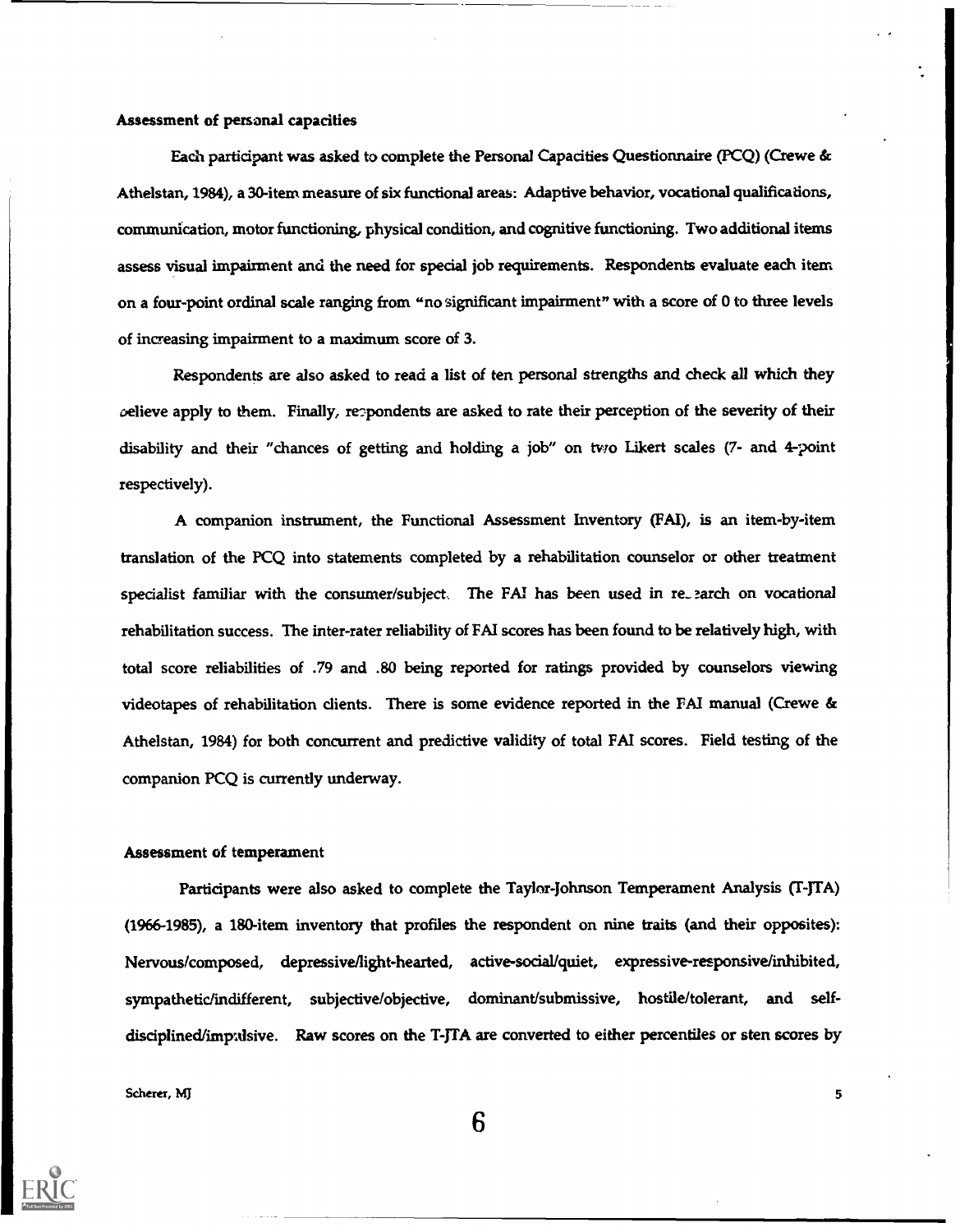using general population norm tables, one for males and one for females, provided in the Manual. Special profile forms are provided for plotting T-JTA results.

Mosher, in The Seventh Mental Measurements Yearbook (1972) reports that the T-JTA:

possesses adequate internal consistency and stability over two weeks' time. The factor analysis of the nine traits revealed that each of the scales measures some trait that is distinct from the trait measured by the other scales (p. 572).

Mosher also notes it correlates well with tests designed for similar purposes. Correlations and salient factor loadings with the Minnesota Multiphasic Personality Inventory (MMPI) scales and the scales of the Edwards Personality Factor Questionnaire (16PF) are provided in the 1967, 1980 and 1985 editions of the T-JTA Manual.,

Patterns of individual results on the PCQ and T-JTA were compared in order to reveal commonalities or differences in AT use, personal capacities, and temperament.

#### Results

#### Changes Over Time in Personal Capacities

Table 1 reports the mean scores obtained from the Personal Capacities Questionnaires (PCQ) as self-reported by the users and non-users in 1986, 1988 and 1992. These represent measures of actual or perceived changes in capacities over the time period studied. A low score on the PCQ corresponds to a high level of functional capacity and high scores indicate diminished capacity.

The areas of most change between users and non-users in 1986, 1988 and 1992 were Adaptive Behavior, Vocational Qualifications, and to a somewhat lesser extent, Motor Functioning and Physical Condition. Users have total PCQ scores at 20 or below; non-users have no total scores below 25. Users also tended to rate the "severity of disability" lower than did the non-users.

The stability in Communication gives some indication of the reliability of responses since none of the participants experienced any significant impairment in this area (although one person, AN, reports some mild hearing loss).

7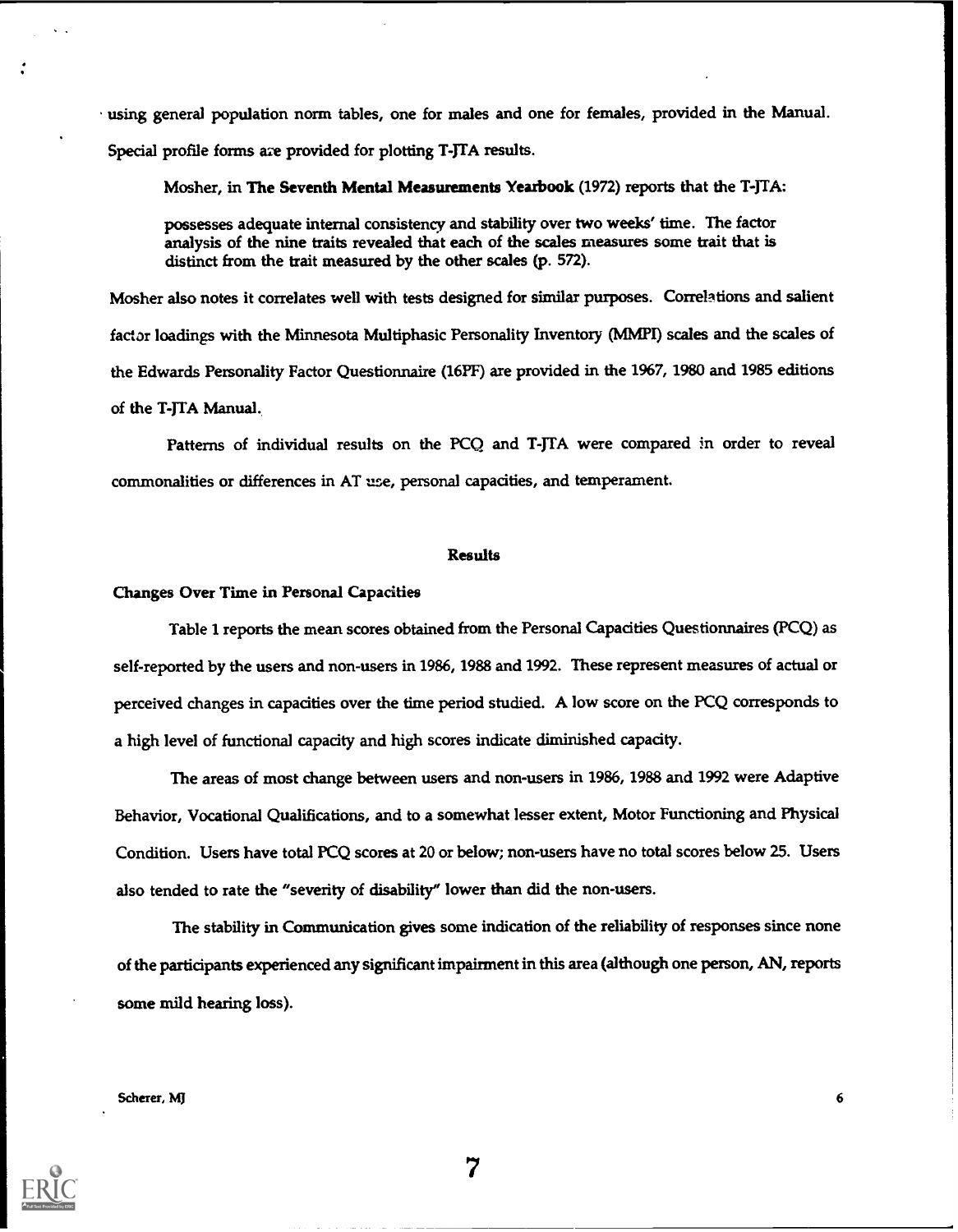When making comparisons within the participant groups, it can be seen that the non-users reported little or no change in their Motor Functioning over time whereas the two users reported consistently enhanced motor functioning.

One user (AN) rated himself as having less Adaptive Behaviors than in 1986 (during the past two years he graduated from college and has not found a full-time job), whereas the other user has graduated from college during the same interval and has a job in his career area. One non-user, TR, reports improved functioning over time, especially in Adaptive Behavior. In fact, this person had been anxious and reclusive until 1992.

#### Changes Over Time in Temperament

Table 2 presents the sten scores obtained from the Taylor-Johnson Temperament Analysis (T-JTA) as self-reported by the users and non-users in 1986, 1988 and 1992. All but one of the Attitude scores were within neutral limits, which the 1984 T-JTA Manual interprets as meaning:

...(Tihe respondent showed little test-taking bias and that he or she answered the questions in a frank, open, and straightforward manner; and that there was little tendency to be either overly self-critical or overly self-favoring (p. 14).

As shown in Table 2, individuals have varied over time on the Taylor-Johnson Temperament Analysis (T-JTA) traits and no dear patterns emerge. It does appear, however, that from 1986 to 1992, the users appear to be slightly more submissive, hostile and impulsive than the non-users.

Consistent with his PCQ profile, TR has demonstrated over time a more adjusted T-JTA profile.

#### **Discussion**

The results of this research come from data provided by a small number of individuals. Thus, statistical tests of observed differences were not possible and it cannot be determined if significant differences actually exist between those persons who use and do not use assistive technologies and if the findings are generalizable to the relevant population. Too, results based on personality instruments such as the T-JTA, which were not designed for, nor were normed on, a population of persons with

Scherer, MJ 7

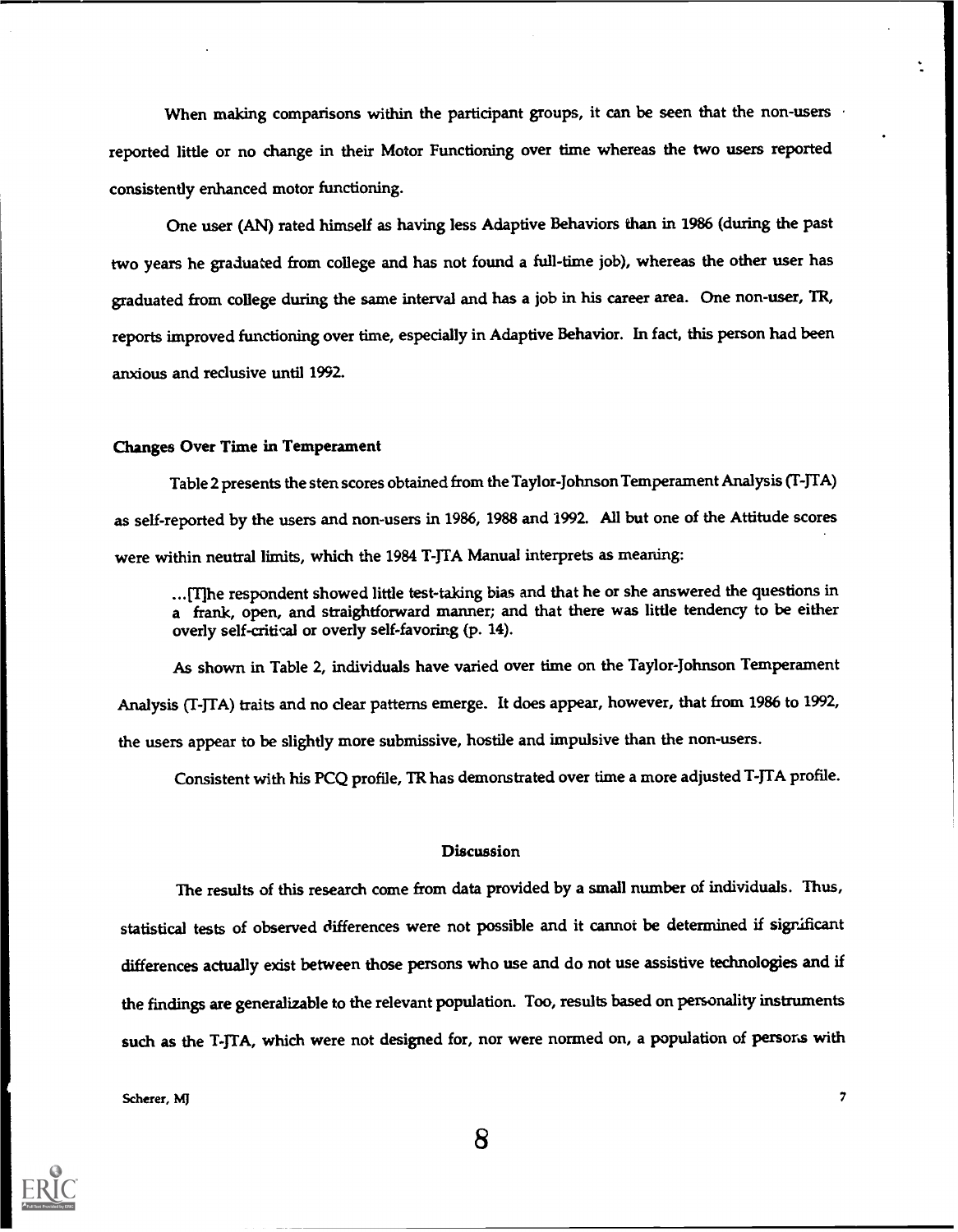disabilities, should be interpreted with healthy skepticism. Compounding these difficulties are ones associated with any longitudinal research design: Individuals naturally change over time and many events and larger societal trends cannot be controlled. Still, the consistency of the findings in many important ways suggest that the participants reported their data accurately and that their experiences and perspectives are shared ones. Thus, with the above cautions in mind, several tentative points will be drawn.

The failure of non-user's to report gains in functional capabilities over time may be an outcome of their non-use of ATs and, additionally, may be indicative of their general attitudes toward and adjustment to their disability. The possibility exists that if they had used ATs, their perceptions of their Motor Functioning and overall capabilities in 1988 and 1992 would have been higher.

All individuals who completed the Taylor-Johnson Temperament Analysis in 1986, 1988, and 1992, showed variability over time which was reflective of changes both in their adjustment and circumstances. For example, over the three administrations TR moved closer to a more well-adjusted pattern; AN's profiles reflect his adjustment in moving to California and in changing his career plans. Such results are not definitive by any means, yet they demonstrate that people with disabilities adjust in various ways over time, that there is developmental growth and, consistent with the results of Krause (1992) and Krause and Dawis (1992), psychological factors are important in the understanding of shortand long-term adjustment.

Unlike the majority of people, persons with spinal cord injuries are not able to do many things on impulse. This lack of fr :edom and choice can foster the kind of submissiveness that both AT users and non-users reported on the T-JTA -- something that may not be a problem for some people, but can represent a major change in lifestyle for a young man who took great pride in his freedom and independence.

AN and BE were both active and outgoing young men who enjoyed taking risks. While they present themselves as fighting their limitations, they also report that they are often submissive and "too tolerant." Their T-JTA profiles indicate their drive and fight is competing with a sense of powerlessness.

Scherer, MJ 8

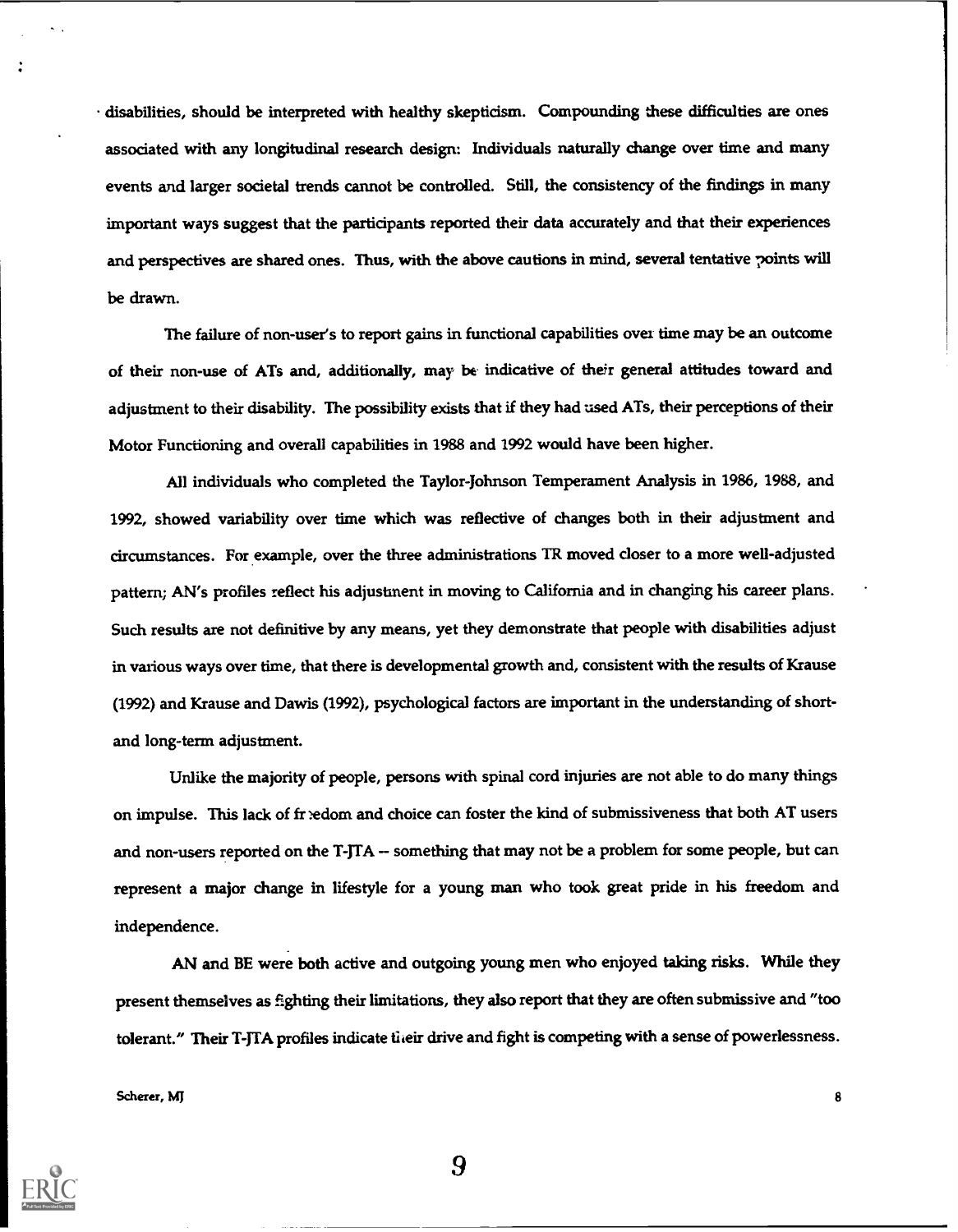Perhaps the non-users also feel powerless and have (temporarily) lost their fight. TR exemplified response this pattern in 1986 and has gradually become more adjusted. When displaying a "lack of fight," they may frustrate the rehabilitation efforts of their therapists, family, and personal assistants. Thus, their own attitudinal barriers to rehabilitation may significantly interfere with the help and acceptance they need and a sense of being in a perpetual state of stuck can develop.

### Implications for Practice

- 1. There is dynamic interactive relationship among AT use, temperament, and personal capacities and, as the current study shows, this relationship can change over time. Therefore, it may be more prudent to match an individual with an AT, not solely according to how it will enhance functioning and independence in the long term, but how it will affect the individual's quality of life and life satisfaction in the short-term.
- 2. Successful Ad use depends on the individual's belief they will benefit from using the AT. This belief may need to develop over time. Therefore, understand a potential AT user's expectations of the AT in light of their present capabilities and goals. Does the AT represent opportunity or an inadequate replacement for lost functioning?
- 3. The majority of rehabilitation efforts today fall into two primary areas: a) The minimization of individual deficits and limitations, and b) the elimination of environmental barriers to independence and assimilation. The former may emphasize individual ATs (such as power wheelchairs and modified vans) whereas the latter looks to macro level environmental accommodations (such as accessible public transportation). Both are necessary for the assimilation of persons with disabilities vocationally, socially, and recreationally. Therefore, rehabilitation professionals should have information to assist their efforts in matching consumers with ATs and may want to consider administering such instruments as the PCQ and T-JTA prior to discussing ATs with consumers. Too, an assessment tool has been developed from this research and complimentary copies are available from the author. The assessment instrument, "The Assistive Technology Device Predisposition Assessment (ATD PA)" (Scherer & McKee, 1989), is presently available only as an experimental instrument. It assesses the match among the characteristics of the person, the disability, those of the psychosocial milieu, and those of the AT under consideration and is designed to be a resource for rehabilitation professionals to use in assessing the likelihood of AT use by an individual equipped with a particular device.

It seems there are two opposing forces in rehabilitation today: a) People with disabilities who want

more comprehensive care, and b) the realities of a need to contain costs in rehabilitation service delivery.

While it may, in fact, be tempting to rely on more technological solutions to rehabilitation, as much as

(or even more than) before, people with disabilities say they need "whole person rehabilitation"

especially rehabilitation that acknowledges and works with their emotions and attitudes.

Scherer, MJ <sup>9</sup>

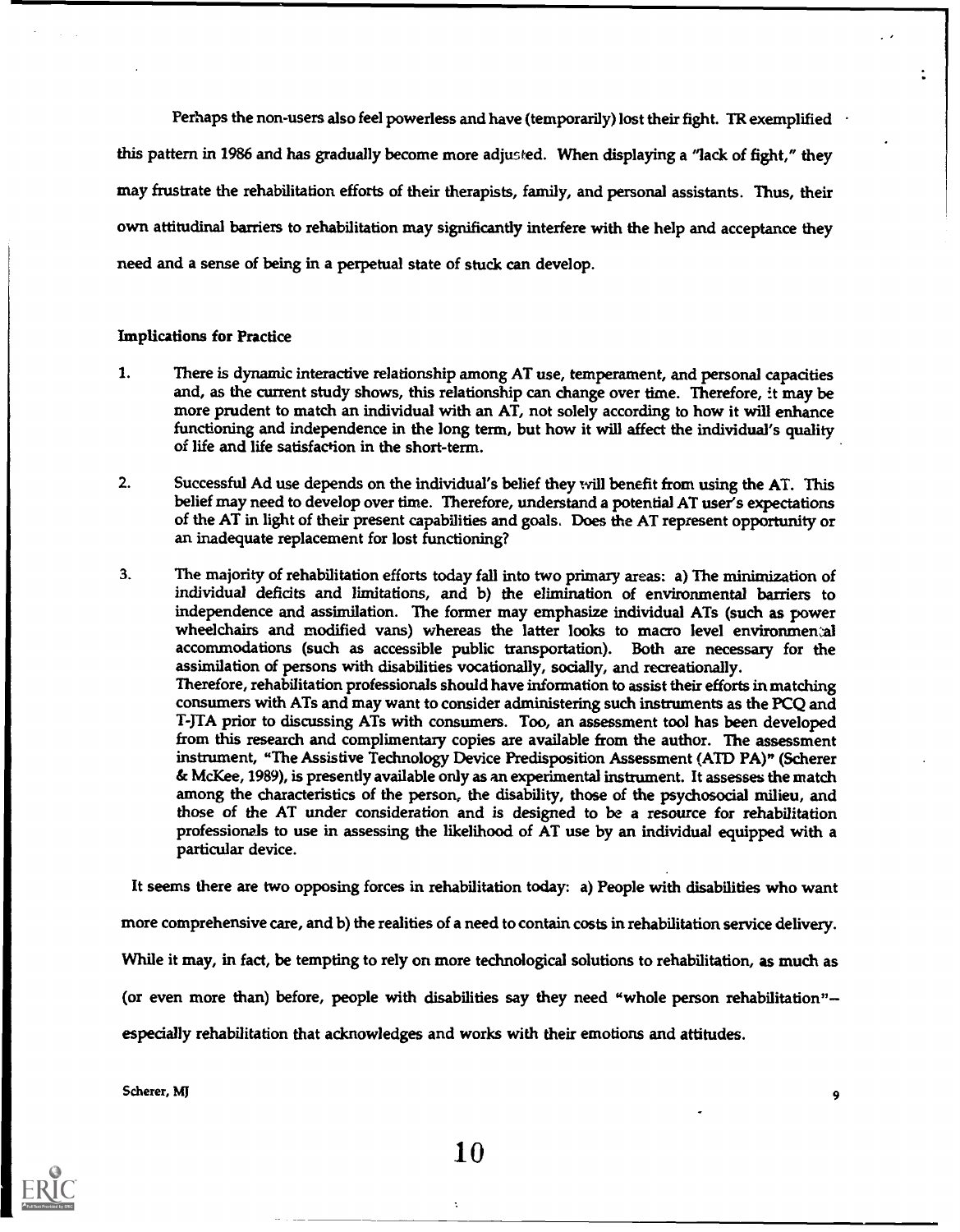#### References

- Bogdan, R.C. & Biklen, S.N. (1982). Qualitative Research for Education: An Introductic to Theory and Methods. Boston: Allyn and Bacon.
- Crewe, N. M. & Athelstan, G. T. (1984). Functional Assessment Inventory Manual. Menomonie, WI: Materials Development Center, University of Wisconsin-Stout.
- Krause, J.S. (1992). Life satisfaction after spinal cord injury: A descriptive study. Rehabilitation Psychology, 37(1), 61-70.
- Krause, J.S. & Dawis, R.V. (1992). Prediction of life satisfaction after spinal cord injury: A four-year longitudinal approach. Rehabilitation Psychology, 37(1), 49-60.
- Krause, J.S. & Crewe, N.M. (1987). Prediction of long-term survival among persons with spinal cord injury: An 11-year prospective study. Rehabilitation Psychology, 32, 205-213.
- Mosher, D. L. (1972). Taylor-Johnson Temperament Analysis. In 0. Buros (Ed.), The Seventh Mental Measurements Yearbook, (pp. 959-960). Highland Park, NJ: Gryphon Press.
- Scherer, M.J. (1986). Values in the creation, prescription, and use of technological aids and assistive devices for people with physical disabilities: Final report to the National Science Foundation (Grant No. R1I-8512418). Washington, DC: National Science Foundation.
- Scherer, M.J. (1988). Assistive device utilization and quality of life in adults with spinal cord <sup>o</sup> injuries or cerebral palsy. Journal of Applied Rehabilitation Counseling, 19 (2), 21-30.
- Scherer M.J. & McKee, B.G. (1989). But will the assistive technology device be used? Proceedings of the 12th Annual Conference: Technology for the Next Decade. Washington, D.C.: RESNA Press. Author.
- Scherer, M. J. & McKee, B. G. (1989). The Assistive Technology Device Predisposition Assessment (ATDPA), Rochester, NY.
- Scherer, M.J. & McKee, B.G. (1990). High-tech communication devices: What separates users from non-users? Augmentative and Alternative Communication, 6(2), 99.
- Taylor-Johnson Temperament Analysis (T-JT/1). (1966-1985). Taylor, Robert M. and Morrison, Lucille Phillips, by Psychological Publications, Inc., 5300 Hollywood Blvd., Los Angeles, CA 90027.
- Triesclunann, R.B. (1988). Spinal cord injuries: Psychological, social, and vocational rehabilitation (2nd ed.). New York: Demos Publications.

Scherer, MJ 10

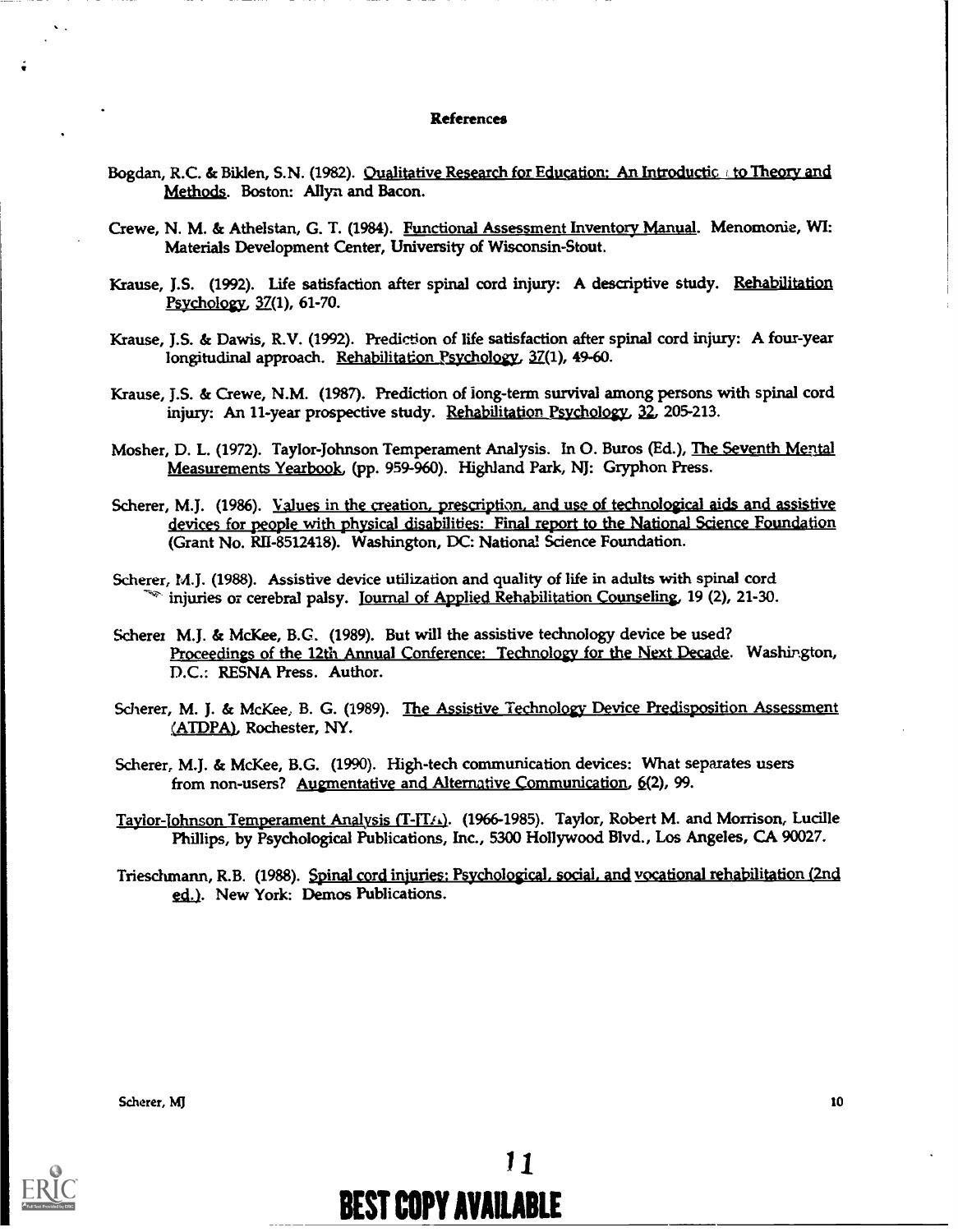## Table 1

# Individual Scale Scores\* Personal Capacities Questionnaire (PCQ) as Self-Reported by SCI Participants in 1986, 1988, and 1992

|                  |                | AB<br>$\overline{\mathbf{z}}$                           | VQ<br>6                                                 | Co<br>3 <sup>1</sup>                      | MF<br>4                   | PC<br>$\boldsymbol{4}$                         | Tot                  | Str                                                                    | Sev                                       |  |
|------------------|----------------|---------------------------------------------------------|---------------------------------------------------------|-------------------------------------------|---------------------------|------------------------------------------------|----------------------|------------------------------------------------------------------------|-------------------------------------------|--|
|                  | AT Users       |                                                         |                                                         |                                           |                           |                                                |                      |                                                                        |                                           |  |
| AN               | 86<br>88<br>92 | $\mathbf 0$<br>3<br>$\mathbf{1}$                        | 4<br>$\overline{\mathbf{4}}$<br>$\overline{\mathbf{4}}$ | $\pmb{0}$<br>${\bf 1}$<br>$\mathbf{1}$    | 10<br>6<br>7              | 5<br>$\mathbf{1}$<br>5                         | 19<br>16<br>20       | $\boldsymbol{4}$<br>$\overline{\mathbf{4}}$<br>$\mathbf 0$             | 1<br>3<br>$\overline{\mathbf{3}}$         |  |
| BE               | 86<br>88<br>92 | $\bf{0}$<br>$\mathbf 0$<br>$\mathbf 0$                  | $\boldsymbol{4}$<br>$\overline{2}$<br>$\mathbf{1}$      | $\mathbf 0$<br>$\mathbf 0$<br>$\mathbf 0$ | 10<br>6<br>$\overline{7}$ | 6<br>$\overline{\mathbf{4}}$<br>$\overline{3}$ | 20<br>13<br>12       | $\mathsf 3$<br>3<br>$\overline{\mathbf{4}}$                            | $\pmb{4}$<br>$\frac{4}{3}$                |  |
|                  | AT Non-users   |                                                         |                                                         |                                           |                           |                                                |                      |                                                                        |                                           |  |
| <b>ST</b>        | 86<br>88<br>92 | 4<br>5<br>$\overline{7}$                                | 4<br>6<br>9                                             | $\mathbf 0$<br>$\mathbf 0$<br>$\mathbf 0$ | 10<br>12<br>12            | 7<br>$\overline{7}$<br>9                       | 28<br>32<br>40       | $\boldsymbol{4}$<br>$\overline{\mathbf{4}}$<br>$\overline{\mathbf{4}}$ | 5<br>$\mathbf 6$<br>5                     |  |
| <b>TR</b>        | 86<br>88<br>92 | 16<br>$11$<br>$\boldsymbol{4}$                          | 13<br>16<br>11                                          | $\pmb{0}$<br>$\pmb{0}$<br>$\mathbf 0$     | 8<br>3<br>9               | 11<br>6<br>8                                   | 49<br>39<br>34       | 3<br>$\boldsymbol{4}$<br>$\overline{\mathbf{4}}$                       | 5<br>5<br>5                               |  |
| SM               | 86<br>88<br>92 | $\overline{\mathbf{c}}$<br>5<br>$\overline{\mathbf{4}}$ | 9<br>3<br>5                                             | $\mathbf 0$<br>$\pmb{0}$<br>$\mathbf 0$   | 12<br>11<br>12            | 10<br>$\overline{\mathbf{4}}$<br>5             | 33<br>25<br>29       | ${\bf 1}$<br>${\bf 1}$<br>$\mathbf{1}$                                 | $\boldsymbol{4}$<br>$\boldsymbol{4}$<br>5 |  |
| Recently Injured |                |                                                         |                                                         |                                           |                           |                                                |                      |                                                                        |                                           |  |
| HY               | 88<br>92       | $\overline{2}$                                          | $\mathbf{3}$<br>D                                       | $\mathbf{o}$<br>I D                       | 8<br>NOT                  | 6                                              | 21<br><b>RESPOND</b> | 4                                                                      | $\boldsymbol{4}$                          |  |
| KR               | 88<br>92       | $\mathbf{2}$                                            | $\boldsymbol{6}$                                        | $\pmb{0}$                                 | 12                        | $\epsilon$                                     | 29<br>DECEASED       | 3                                                                      | $\overline{\mathbf{z}}$                   |  |

The score for each item ranges from 0 (no limitation) to 3 (very or totally limited). Thus, the farther the score from zero, the more limitation there is in that capacity.